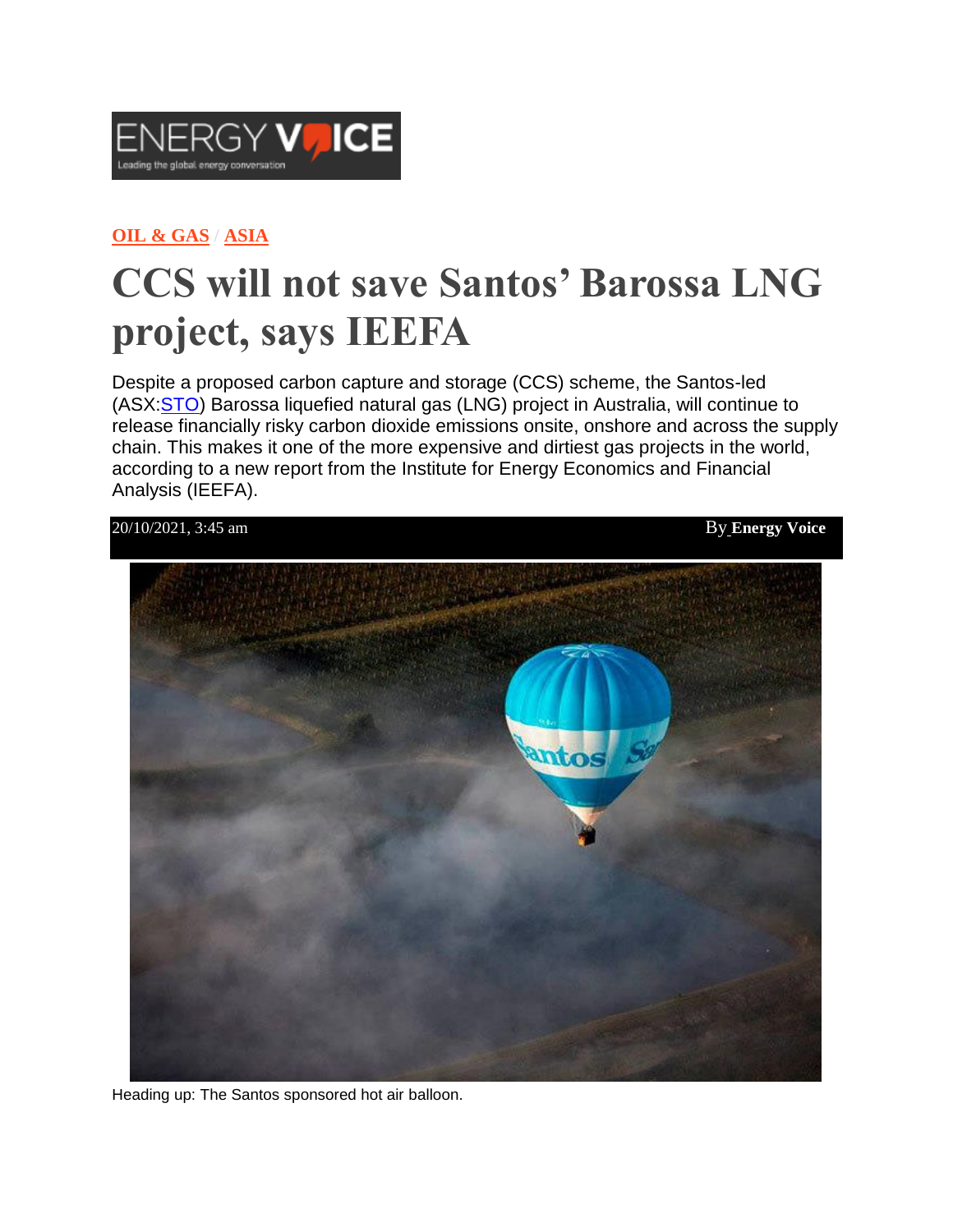Despite a proposed carbon capture and storage (CCS) scheme, the Santos-led (ASX:STO) Barossa liquefied natural gas (LNG) project in Australia, will continue to release financially risky carbon dioxide emissions onsite, onshore and across the supply chain. This makes it one of the more expensive and dirtiest gas projects in the world, according to a new report from the Institute for Energy Economics and Financial Analysis (IEEFA).

[IEEFA's](https://ieefa.org/wp-content/uploads/2021/10/How-To-Save-the-Barossa-Project-From-Itself_October-2021_3.pdf) new report claims that investing in unproven and economically unfeasible carbon capture (CCS) technologies will not only delay the Barossa project and significantly increase project costs – polluting emissions will still be released into the climate across the LNG producing operation and supply chain – making the company's net zero target simply "greenwash".

Chemical engineer and IEEFA guest contributor John Robert said that while operator Santos is desperately trying to bend its Barossa proposal into a zero carbon project, it's simply not possible.

"Barossa gas has an unusually high carbon dioxide content which makes the project possibly the dirtiest in the world," said Robert.

"Whichever way you look at it, Santos' proposed Barossa project is an emissions factory with an LNG by-product – there's going to be more waste than product."

Moreover, Santos is reportedly unlikely to commit investment into CCS for Barossa until government-backed carbon credits "make it stack up economically".

Robert goes one step further in his report, suggesting that instead of just making announcements to attract investors and subsidies, Santos should be required to show that it can implement the CCS scheme as part of the Barossa development and to demonstrate its satisfactory operation before commencing exports of Barossa gas as LNG at Darwin in northern Australia.

"The proposed capture and storage adds substantially to the Barossa project's costs, complexity, risks, lengthens its schedule, and thus diminishes its viability," said Robert.

The report notes the majority of the project's emissions arise from combustion, and suitable capture processes are not economically feasible either onshore or offshore.

"The modifications and new infrastructure required – and yet to be approved – across the project development would be too costly and sure to delay the project beyond its planned 2025 start date," noted Robert.

Earlier this year, Santos' announced that it planned to use East Timor's ageing Bayu Undan field for a CCS project in the Timor Sea.